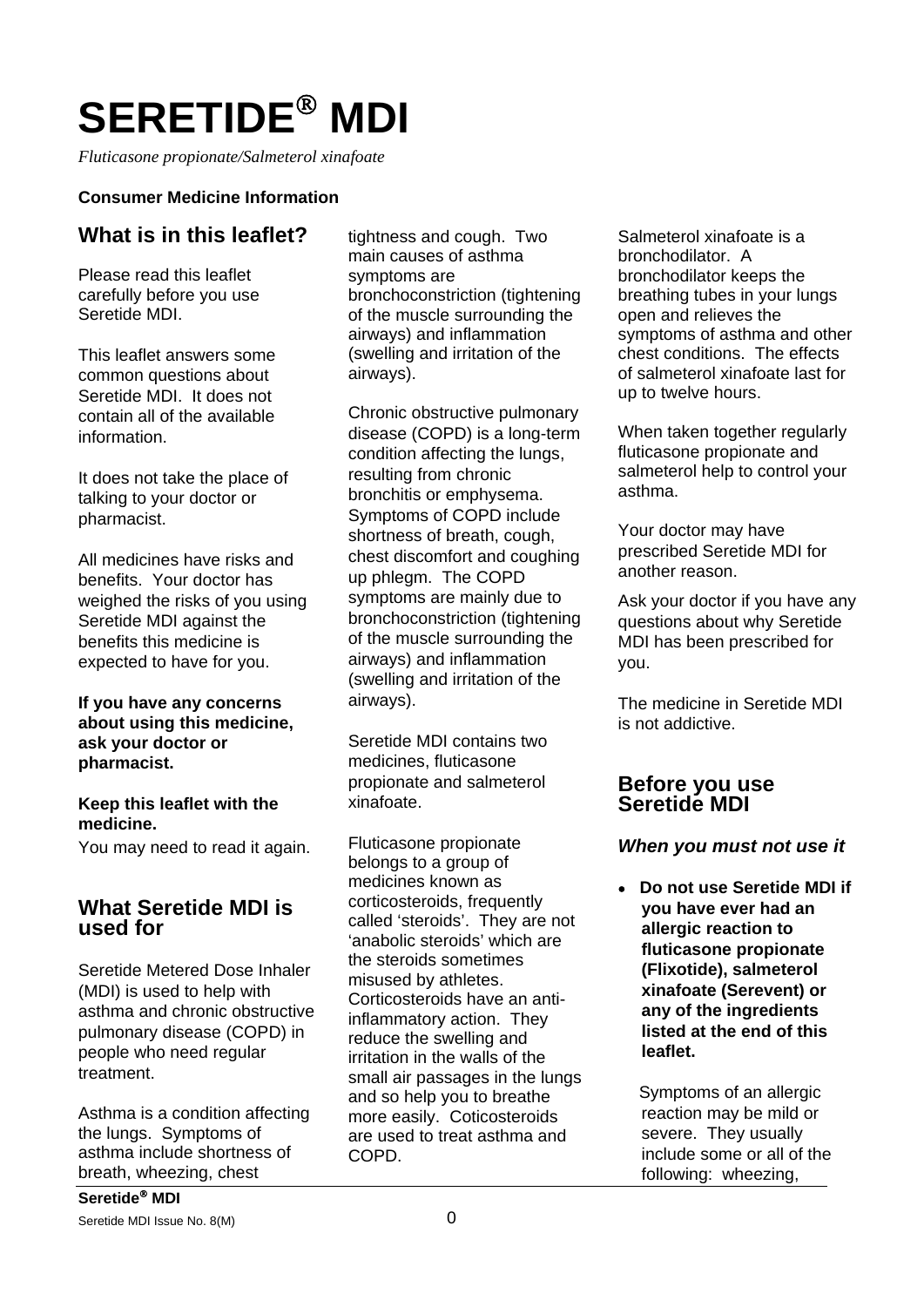swelling of the lips/mouth, difficulty in breathing, hayfever, lumpy rash ("hives") or fainting.

• **Do not use Seretide MDI if you are pregnant, trying to become pregnant or breast-feeding, unless your doctor says you should.**

 Your doctor will discuss the risks and benefits of using Seretide MDI if you are pregnant or breast-feeding.

• **Do not use Seretide MDI after the expiry date (EXP) printed on the pack.** 

 If you use it after the expiry date has passed, it may not work as well.

• **Do not use Seretide MDI if the packaging is torn or shows signs of tampering.** 

 **If you're not sure whether you should be using Seretide MDI, talk to your doctor.** 

## *Before you start to use it*

**You must tell your doctor if:**

- • **you are allergic to foods, dyes, preservatives or any other medicines**
- **you are taking other steroid medicines by mouth or inhalation**
- • **you are pregnant or likely to become pregnant**
- **you are breast-feeding**
- **you have ever had thrush in your mouth**
- **you are being or have ever been treated for tuberculosis (TB)**
- **you are having treatment for a thyroid condition**
- **you are having treatment for high blood pressure or a heart problem**

#### *Using other medicines*

**Tell your doctor if you are using any other medicines, including medicines you buy without a prescription from a pharmacy, supermarket or health food shop.** 

Some medicines may affect the way others work. For example, a class of medicines known as "beta-blockers" used to treat hypertension should be avoided. Other medicines like ketoconazole, used to treat fungal infection, and ritonavir used to treat HIV infection, may also affect how Seretide MDI works. If you are taking these medicines, consult your doctor or pharmacist who will advise on what you should do.

## **How to use Seretide MDI**

DO NOT use this medicine to treat a sudden attack of breathlessness as it will not help you. You will need a different type of medicine, eg. Ventolin (salbutamol), which you must not confuse with Seretide.

#### *How much to use*

#### **ASTHMA**

**Adults and adolescents 12 years and older:** Your doctor will prescribe 1 of 3 different

strengths of Seretide MDI for you, depending on the severity of your condition:

- Seretide MDI 50/25 (50 mcg fluticasone propionate and 25 mcg salmeterol) or
- Seretide MDI 125/25 (125 mcg fluticasone propionate and 25 mcg salmeterol) or
- Seretide MDI 250/25 (250 mcg fluticasone propionate and 25 mcg salmeterol)

The usual dose is two puffs from your inhaler twice a day.

#### **Children 4 years and older:**

The usual dose is two puffs from your Seretide MDI 50/25 (50 mcg fluticasone propionate and 25 mcg salmeterol) twice a day.

No information is available on use of Seretide MDI in children under 4 years old.

## **COPD**

**Adults:** Your doctor will prescribe 1 of 2 different strengths of Seretide MDI for you:

- Seretide MDI 125/25 (125 mcg fluticasone propionate and 25 mcg salmeterol) or
- Seretide MDI 250/25 (250 mcg fluticasone propionate and 25 mcg salmeterol)

The usual dose is two puffs from your inhaler twice a day.

It is very important that you use the medicine regularly every day. Do not stop treatment even if you feel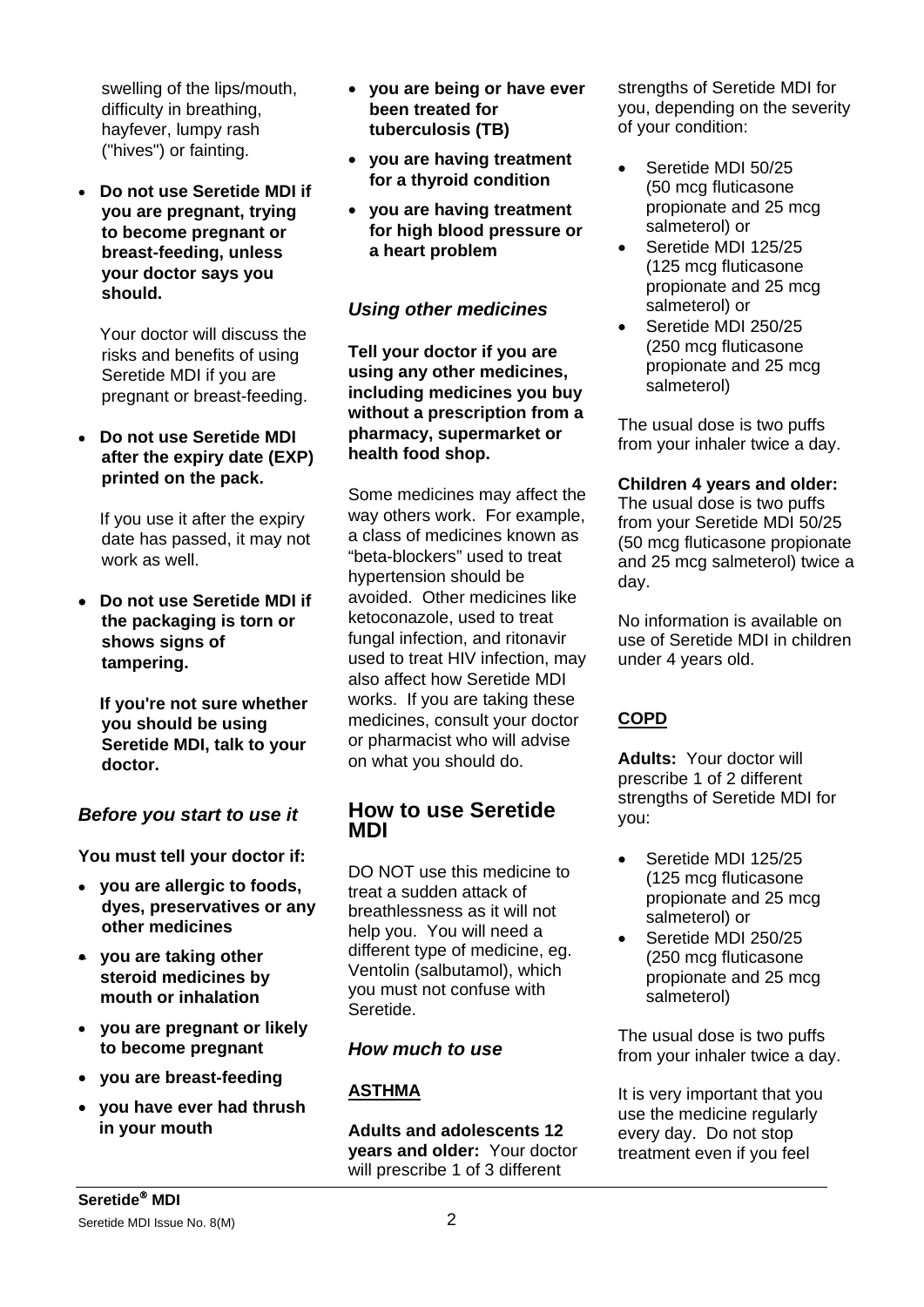better unless told to do so by your doctor.

Do not change your dose unless told to by your doctor.

If you are breathless or wheezing more often than normal, tell your doctor.

#### *How to use it*

The medicine in the Seretide MDI should be inhaled into your lungs.

The full instructions for using Seretide MDI are given on a leaflet inside the pack.

#### **If your breathing or wheezing gets worse straight after using your Inhaler, stop using it immediately and tell your doctor as soon as possible.**

If you have any difficulties or do not understand the instructions, ask your doctor or pharmacist.

Seretide MDI must only be breathed in through the mouth.

If your Seretide MDI is new and you have not used it before, or if you have not used it for one week or more, you should **release one puff** into the air before use.

Cleaning:-

Your Inhaler should be cleaned at least once a week as follows:

- 1. Remove the mouthpiece cover.
- 2. Do not remove the canister from the plastic casing.
- 3. Wipe the inside and outside of the mouthpiece and the plastic casing with a dry cloth, tissue or cotton bud.

4. Replace the mouthpiece cover.

#### DO NOT PUT THE METAL CANISTER INTO WATER.

Use your medicine as your doctor has told you. If you are not sure ask your doctor or pharmacist.

#### *When to use it*

Your doctor has chosen this medicine to suit you and your condition. Seretide MDI is used to help with asthma in people who need regular treatment.

It is very important that you use your Seretide MDI every day, twice a day. This will help you to keep free of symptoms throughout the day and night.

Seretide MDI should not be used to relieve a sudden attack of breathlessness or wheezing.

If you get this sort of attack you must use a quick-acting inhaler (e.g. Ventolin).

If you feel you are getting breathless or wheezy more often than normal, or you are using your quick-acting inhaler more than usual, you should go to your doctor.

# *If you forget to use it*

**If it is almost time for your next dose, skip the dose you missed and use your next dose when you are meant to. Otherwise, use it as soon as you remember, then go back to using it as you would normally.** 

**Do not use a double dose to make up for the dose that you missed.** 

#### *If you use too much (overdose)*

**Immediately telephone your doctor or Poisons Information Centre (telephone 131126) for advice, if you think you or anyone else may have used too much Seretide, even if there are no signs of discomfort or poisoning. You may need urgent medical attention.** 

**Keep telephone numbers for these places handy.** 

**If you are not sure what to do, contact your doctor or pharmacist.**

## **While you are using Seretide MDI**

## *Things you must do*

**Tell your doctor or pharmacist that you are using Seretide MDI if you are about to be started on any new medicines.** 

**Tell your doctor if you become pregnant or are trying to become pregnant***.*

**Tell your doctor if, for any reason, you have not used your medicine exactly as prescribed.** 

Otherwise, your doctor may think that it was not effective and change your treatment unnecessarily.

## *Things you must not do*

**Do not stop using Seretide, or change the dose without first checking with your doctor.**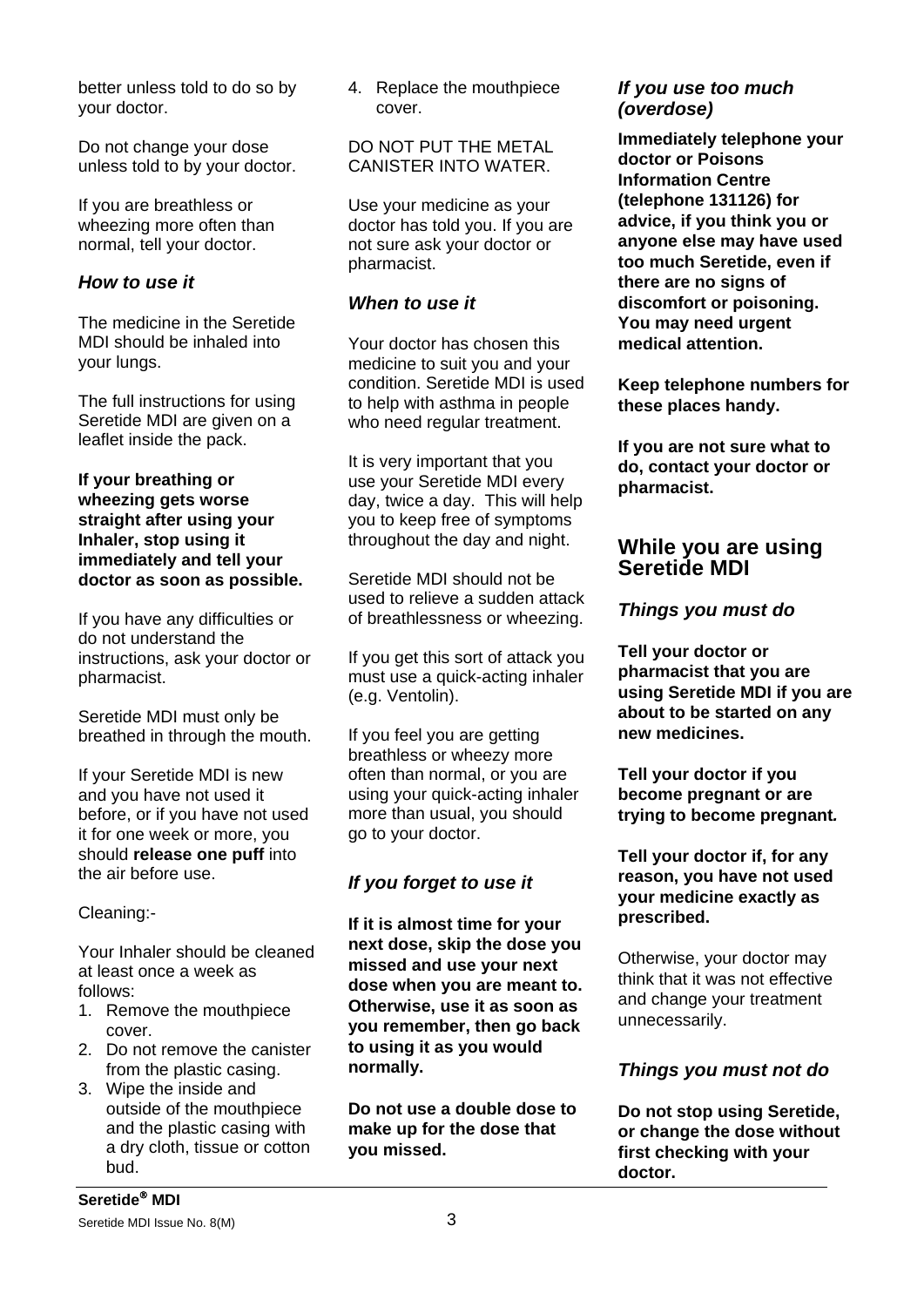**Do not give this medicine to anyone else, even if their symptoms seem similar to yours.** 

**Do not use Seretide MDI to treat any other complaints unless your doctor says to.** 

**Do not use Seretide MDI after the expiry date shown on the carton and label.** 

## *Things to be careful of*

#### **Be careful driving or operating machinery until you know how Seretide MDI affects you.**

Seretide MDI generally does not cause any problems with your ability to drive a car or operate machinery. However, as with many other medicines, Seretide MDI may cause dizziness/drowsiness/tiredness in some people.

# **Side-Effects**

**Check with your doctor as soon as possible if you have any problems while using Seretide MDI, even if you do not think the problems are connected with the medicine or are not listed in this leaflet.**

Most people using this medicine find that it causes no problem. Like other medicines, Seretide MDI can cause some side-effects. If side-effects occur, they are most likely to be minor and temporary. However, some may be serious and need medical attention.

The most commonly reported side-effects are:

- soreness of the throat or tongue
- hoarseness
- headache
- muscle cramps
- pains in joints
- skin rash
- trembling
- increase in heart rate

Pneumonia (lung infection) has been reported commonly in patients with COPD.

It is possible that some people, particularly those taking higher doses of Seretide MDI for a long time, may rarely suffer from the following side effects:

- rounded face
- loss of bone density
- eye problems (eg cataract, glaucoma)
- slowing of growth in children. It is unclear what, if any, difference this makes to a child's final height.

Taking high doses of steroids for a long time could affect the adrenal glands, which make the body's own steroid. Your doctor may do tests to check how the adrenal glands are working. Your doctor will be able to answer any questions you may have.

It is important that:

- treatment with your Seretide MDI is not stopped suddenly.
- all doctors treating you are aware that you are on inhaled steroids. If your body is stressed by, for example, severe infection, surgical operation, an accident etc, you may need

steroid tablets or injections for a time.

Very rarely the person taking the medicine may feel anxious, have disturbed sleep or notice increased irritability (mainly in children).

**If you feel unwell in any other way or have any symptoms that you do not understand, you should ask your doctor immediately.** 

**If you think you are having an allergic reaction to Seretide MDI, STOP using this medicine and TELL YOUR DOCTOR IMMEDIATELY or go to the casualty department at your nearest hospital. Symptoms of an allergic reaction usually include some or all of the following:** 

- • **wheezing**
- • **swelling of the lips/mouth, tongue or throat**
- • **difficulty in breathing**
- • **hay fever**
- • **lumpy rash ("hives")**
- • **fainting**

This is not a complete list of all possible side-effects. Others may occur in some people and there may be some side-effects not yet known.

**Ask your doctor or pharmacist if you don't understand anything in this list.** 

**Do not be alarmed by this list of possible side-effects. You may not experience any of them.**